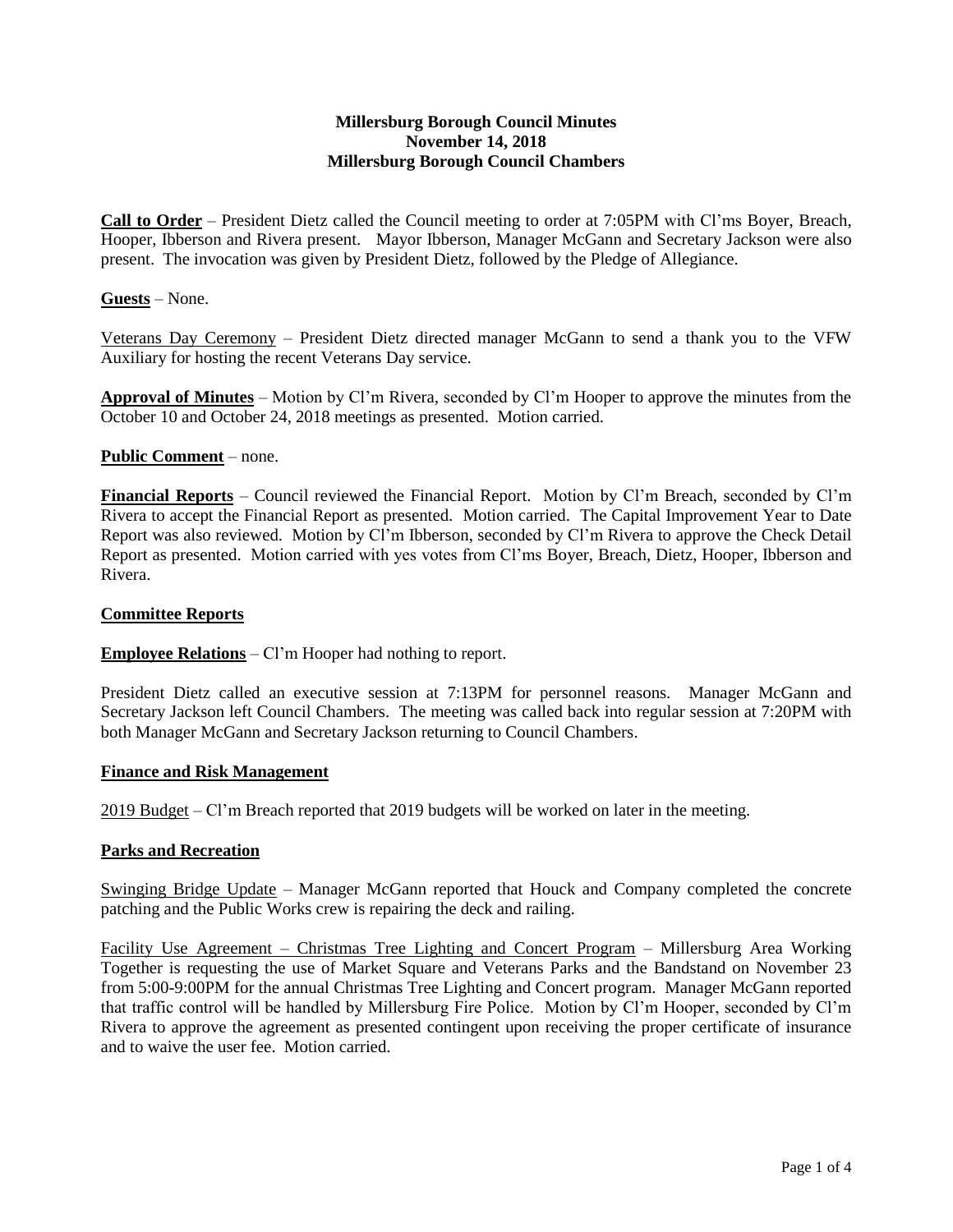Designation of Master Parks Legacy Account Funds – Motion by Cl'm Boyer, seconded by Cl'm Breach to designate the funds within the Master Parks Legacy account to go towards the MYO Park Renovations project. Motion carried with yes votes from Cl'ms Boyer, Breach, Dietz, Hooper, Ibberson and Rivera.

Park Restrooms – Manager McGann reported that the Park restrooms are now locked for the season.

**Property** – Cl'm Rivera deferred his report to budget discussions.

# **Public Safety**

2019 Humane Society Services Agreement – McGann presented an overview of the 2019 service agreement. There is a \$250 non-refundable contracting fee as well as a deposited funds fee of \$793.65. Animal emergency rescue service and pick-up service are offered again as optional services. Motion by Cl'm Ibberson, seconded by Cl'm Rivera to approve the 2019 service agreement and to include both optional services. Motion carried with yes votes from Cl'ms Boyer, Breach, Dietz, Hooper, Ibberson and Rivera.

# **Streets**

Center Street Drainage Problem – Manager McGann reported that NazzTech Services recently worked on the drain in the 100 block of Center Street. It was determined that the problematic pipe is next to an underground fiber optic cable. Norfolk Southern Railroad's cooperation will be needed to proceed and Solicitor Kerwin will be sending a formal letter to Norfolk Southern regarding the problem.

# **Economic Development**

Shop Small Program and Tourism Brochures – Cl'm Dietz reported that there are 19 businesses participating in Shop Small this year. Related expenses will be \$100 for a Shop Small ad in the holiday pages of the Upper Dauphin Sentinel, \$150 for Shop Small Facebook ads and \$800 for the 2019 Tourism brochures. President Dietz requested that his salary line item and the Tourism grant both be applied towards these expenses. Motion by Cl'm Ibberson, seconded by Cl'm Rivera to approve the related expenses and the appropriated funds as presented. Motion carried with yes votes from Cl'ms Boyer, Breach, Dietz, Hooper, Ibberson and Rivera.

**Mayor's Report –** Mayor Ibberson had nothing to report. The October Police Department statistical reports were provided to all Cl'ms.

**Manager's Report** – Written report provided to all Cl'ms. Manager McGann highlighted the section on LED street lights. President Dietz directed McGann to contact Duncannon, Harrisburg, Marysville and Dauphin to see if they have done LED conversions and to research any insect issues.

# **Unfinished Business**

Borough Ordinance No. 5-18 – Amendment to Landlord Tenant Ordinance – This ordinance clarifies the information the landlord must provide to the Borough. Manager McGann reported that Solicitor Kerwin has reviewed the amendment and approved it. Motion by Cl'm Rivera, seconded by Cl'm Ibberson to adopt Borough Ordinance No. 5-18. Motion carried; there were two no votes cast by Cl'ms Boyer and Breach.

Borough Ordinance No.  $6-18$  – Zoning Amendment & Hearing Date – This ordinance is an amendment to the Borough's Zoning Ordinance. It primarily deals with siting mini-cell towers and it also addresses sign sizes in the Old Town District, the number of allowable yard sales, ADA access facilities and solar panels. Council reviewed the draft legal notice which states that the public hearing is scheduled to be held prior to the start of the December 12, 2018 Council meeting, with formal adoption to follow. Motion by Cl'm Breach, seconded by Cl'm Rivera to approve the date for the hearing and to place the appropriate legal notice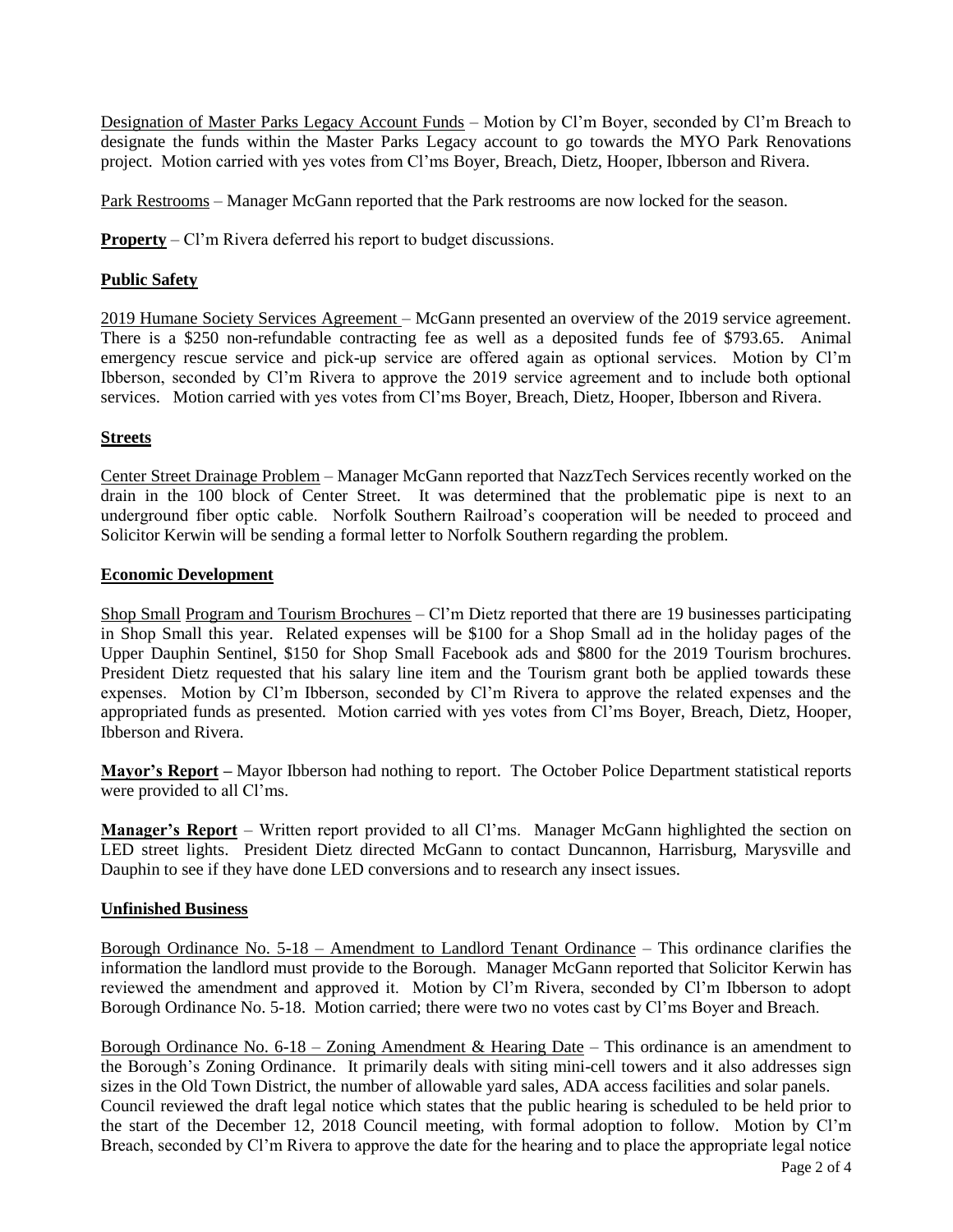in the Upper Dauphin Sentinel in the November 27 and December 4 issues. Motion carried with yes votes from Cl'ms Boyer, Breach, Dietz, Hooper, Ibberson and Rivera.

Dauphin County Conservation District Invoice – Council reviewed an invoice from DCCD for \$1,150 for erosion and sedimentation review fee for the MYO Park Renovations project. Manager McGann recommended paying this invoice from the MYO Park Renovations Grant, to be reimbursed by the Gaming Grant. Motion by Cl'm Rivera, seconded by Cl'm Hooper to pay the invoice as outlined. Motion carried with yes votes from Cl'ms Boyer, Breach, Dietz, Hooper, Ibberson and Rivera.

State Street Storm Sewer Project – Change Order  $#3$  – This change order is for reconciling the bid quantities with the actual quantities installed during the project. The amount of the Change Order is an increase of \$16,672.50, bringing the total contract amount to \$960,642.50. Motion by Cl'm Breach, seconded by Cl'm Rivera to approve the Change Order as presented. Motion carried with yes votes from Cl'ms Boyer, Breach, Dietz, Hooper, Ibberson and Rivera. Manager McGann reported that he will also complete the certificate of substantial completion.

State Street Storm Sewer Project – Payment Application No. 7 – Motion by Cl'm Breach, seconded by Cl'm Rivera to approve Payment Application #7 as listed in the funding source breakdown, contingent upon Dauphin County and Upper Paxton Township agreeing to the allocations. Motion carried with yes votes from Cl'ms Boyer, Breach, Dietz, Hooper, Ibberson and Rivera.

# **New Business**

Dauphin County GIS Map Boundary Correction - Manager McGann reported that he discovered that Dauphin County GIS is showing an incorrect boundary line in the area of North Street Extension. The GIS department has provided a corrected proposed map. Motion by Cl'm Ibberson, seconded by Cl'm Rivera that the Council accepts the map correction as provided and believes the revised map is correct. Motion carried.

**Communications** – All communications were made available to Cl'ms. There was nothing requiring Council action.

#### **Organization Reports**

Upper Dauphin COG – President Dietz reported that tomorrow's meeting has been cancelled due to the weather forecast.

Millersburg Planning Commission – Manager McGann reported that they did not meet due to lack of business.

Millersburg Pool Association – No report.

Millersburg Fire Company – September minutes were provided to all Cl'ms.

Millersburg Area Authority – October minutes were provided to all Cl'ms.

Dauphin County Tax Collection Committee – September meeting minutes were provided to all Cl'ms.

Millersburg Ferry Boat Association – May, June, July and August minutes were provided to all Cl'ms. Council is waiting for a proposal from the Ferry Boat Board regarding the bank cut at the river.

Dauphin Lebanon County Boroughs Association – No report.

Zoning Hearing Board – No report.